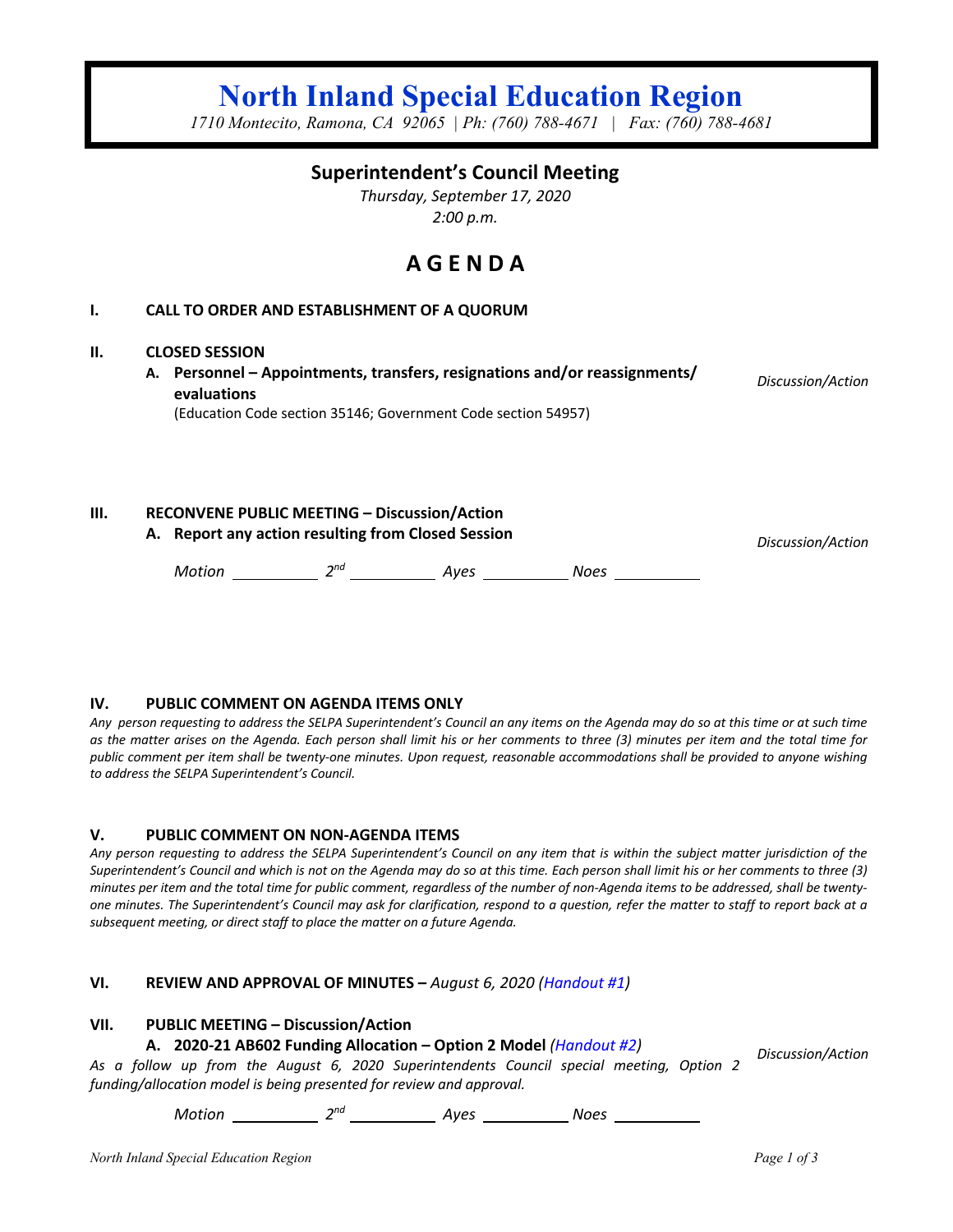| B. 2020-21 NISER Funding Allocation - Projected P2 (Handout #3)<br>Approval is need for the 2020-21 NISER Funding Allocation - Projected P2 Packet if the above Option 2<br>Model is approved.                          |  |  |  |  | Discussion/Action |
|-------------------------------------------------------------------------------------------------------------------------------------------------------------------------------------------------------------------------|--|--|--|--|-------------------|
|                                                                                                                                                                                                                         |  |  |  |  |                   |
|                                                                                                                                                                                                                         |  |  |  |  |                   |
| C. 2020-21 NISER Staff Salary Increases (Handout 4)<br>SDCOE bargaining units gave employees a 5% classified off schedule and certificated a 3% off schedule.<br>Review and discuss the budget to cover these expenses. |  |  |  |  | Discussion/Action |
|                                                                                                                                                                                                                         |  |  |  |  |                   |
| D. 2019-20 Carryover Worksheet (Handout #5)<br>Review and discuss anticipated carryover amounts and planning for the allocations.                                                                                       |  |  |  |  | Discussion/Action |
|                                                                                                                                                                                                                         |  |  |  |  |                   |

## **VIII. DISCUSSION**

## **A. Charter MOUs – JCCS Costs and SELPA Review**

*Discuss the JCCS excess costs associated with charter schools who have students being served in JCCS and discuss processes moving forward to check numbers.* 

## **B. Independent Education Evaluation (IEE) Policy – Appendix Update** *(Handout #6) Review the IEE updates to the rates from the market analysis.*

#### **C. Due Process Cases** *(Handout #7)*

- a) OAH Decisions on Box.com (you can download all decisions)
- b) J.T. v. deBlasio (Class Action lawsuit)

*Share the new OAH decision website and review the information shared by the SDCOE regarding the Class Action Lawsuit.*